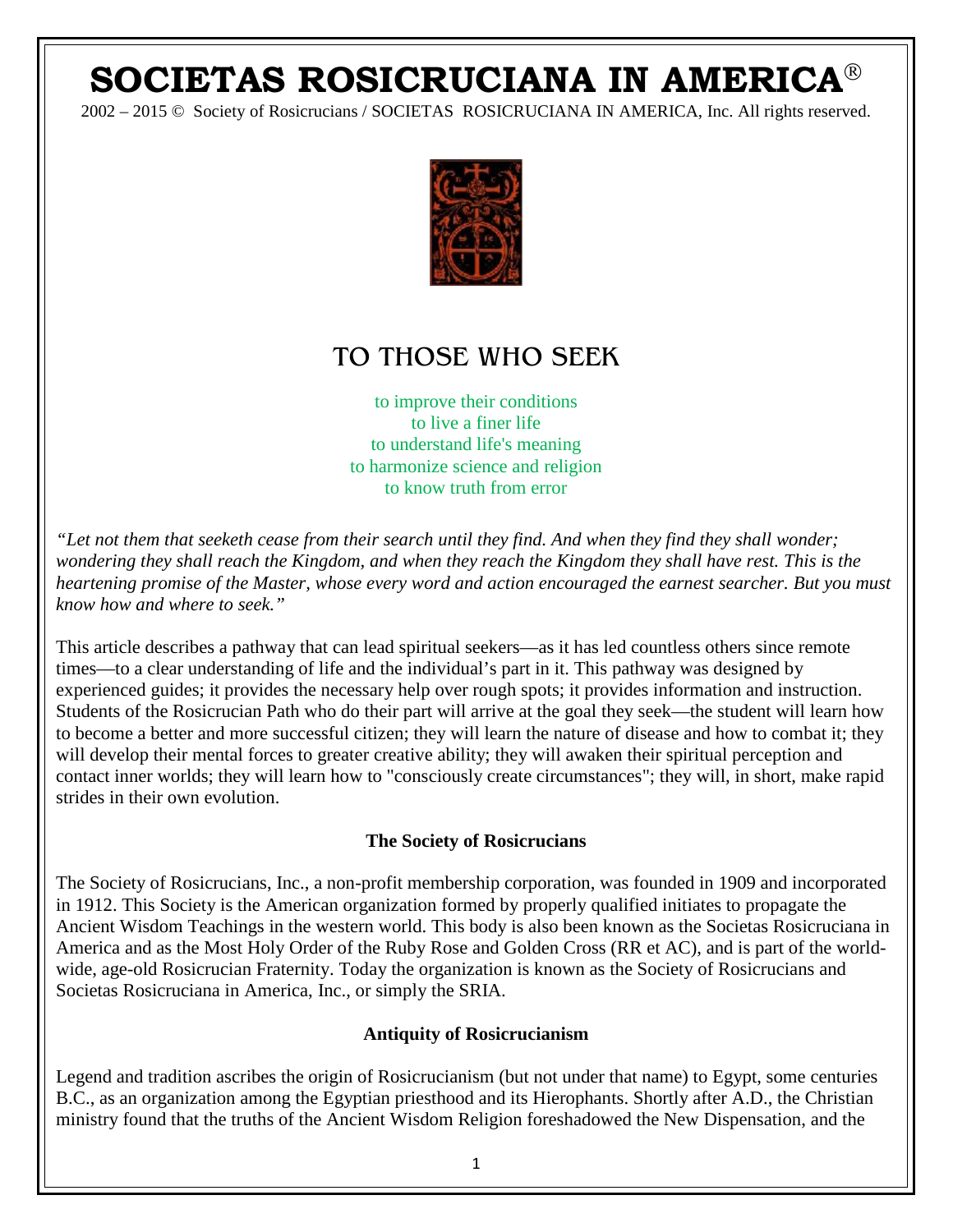two blended in the thoughts of small groups, which became the resort of the more mystical members of the Christian clergy.

Thus the Fraternity, comprising these groups, as it came down to the Middle Ages, was an organization of clerical members, men who were living the spiritual life and given to spiritual meditation and ecstatic experiences.

These men, true Initiates, *devoted their lives to research in the arcana of nature, applying natural laws and their analogous spiritual laws to the problems of human life.*

It is the priceless wisdom bequeathed us by these true Initiates, plus the accrued testimony of the Initiates of later ages, tested by personal experience and corroborated by the findings of academic science, that the Fraternity offers men and women at the present day through the Societas Rosicruciana in America.

### **Christian Rosencreutz**

The story of the founding of Rosicrucianism is as follows: In 1378 in Germany, was born Christian Rosencreutz, (Rosy Cross) who became a great spiritual leader and mystic. After many years' study and travel in Europe and the East, he revivified the Fraternity, and its various branches have since been known under names incorporating his name and their location in their Latin titles, such as Societas Rosicruciana in America.

The great spiritual and philosophical revival and religious reforms that followed Christian Rosencreutz were largely due to those who openly or secretly followed his inspiration. Among these Rosicrucians were many illustrious men of art, literature, science, philosophy and religion, and the curious inquirer may discover even today in their works the keys to their identification with the movement.

Spreading out from Germany, the movement became organized in various parts of Europe, of which two especially are pertinent to our subject—Hungary and Scotland.

#### **Rosicrucianism in America**

In 1879, a College was established in Philadelphia, Pa., under warrant from the High Council of Scotia (Scotland) by a number of Americans who visited England and received their degrees from York College of the Societas Rosicruciana in Anglia.

Colleges were established soon after 1879 in New York, Boston, and Burlington, VT., and were recognized in full by the S.R.I. Anglia; they organized their own High Council, and the body thus constituted became known as the Societatis Rosicrucianae in the United States, admitting only 32nd degree Masons. NOTE: *This was not and is not the Societas Rosicruciana in America.*

A member of Massachusetts College, in Boston, having received the VIII Degree constituting him a Provincial Magus, engaged in special research work. He later received his IX Degree direct from Apponyi, a leading Rosicrucian in Hungary, constituting him a Prince Chief Adept and Magus. The American organization being largely inoperative at the time, he undertook the formation and institution of a new branch of the Fraternity in the Western Hemisphere that would devote itself exclusively and assiduously to the true Rosicrucian Art and Operation, open to both sexes on a basis of true equality. The transition of this member, Illustrious Frater Sylvester Clarke Gould, late of Manchester, N. H., on July 19, 1909, prevented the fulfillment of his personal ambition, and the actual work of organization and institution devolved upon the Imperator and Supreme Magus of the Society, Illustrious Frater George Winslow Plummer, who had received full initiation and authority to begin the work in New York from Frater Gould before his passing.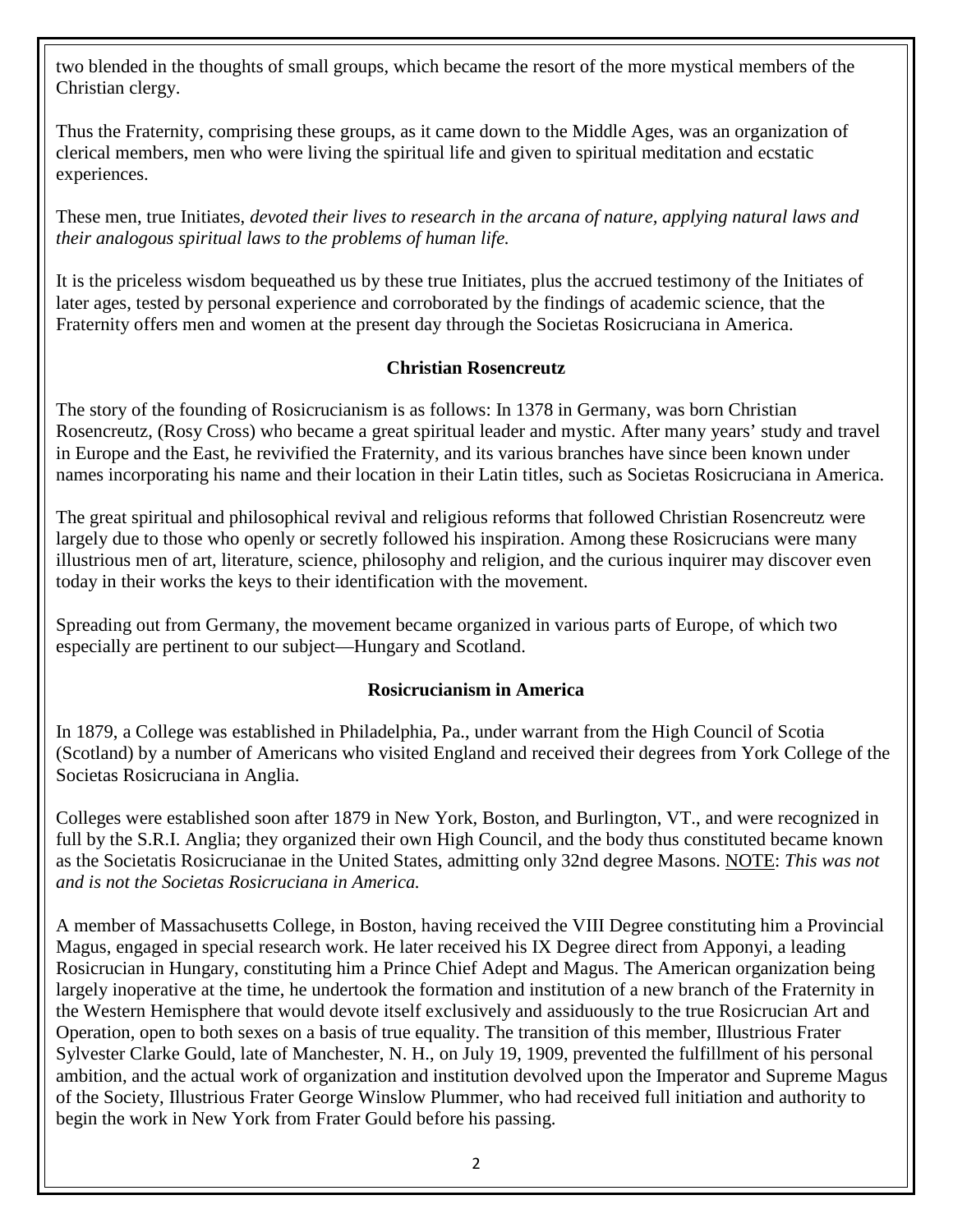The organization thus developed is the present phase of the Fraternity in the United States, now known as the Societas Rosicruciana in America, or briefly THE SOCIETY.

# **The Society Today**

Today we find the Society composed of serious-minded men and women who are studying and applying the principles of an Art which has been taught (sometimes secretly) for centuries and which has had a far greater influence upon the world's history than the masses of people and their nominal leaders have suspected.

These principles never change. The progress of modern science merely confirms them, and, by adding its testimony in their favor, has helped to vitalize and spread their acceptance and use more widely today than ever before.

In Instructions issued by the authority and under the auspices of the Societas Rosicruciana in America, give the student just what the Rosicrucian Fraternity actually teaches and just what it has taught for centuries past. Each instruction is unique, original and exclusive, right from the philosophical archives of the Fraternity.

# **Objective of the Society**

The sole objective of the Society is the spiritual, moral and intellectual development of its members, and, indirectly, of all mankind. This is accomplished through teachings, which correlate Religion, Science and Philosophy, particularly in connection with Mystical Christianity and Hermeticism. It emphasizes the Sage's exhortation: "O Man, Know Thyself." The Society, while including among its teachings the wisdom of several religions, *is definitely not interested in its members' religion, race or creed.* Recognizing the value that inheres in every form of religious expression, it seeks, among other things, to show each member the true, inner meaning of whatever he has already been taught as religion.

# **Nature's Constructive Principle**

Rosicrucian students are linked together with fellow seekers all over the world who are endeavoring to live most usefully to themselves and to humanity, in accordance with principles laid down centuries ago by our Predecessors in the Art and promulgated today by their followers indirect spiritual decent.

Above all, the Society's Teachings guide the student to a constructive life of right thinking, right acting and right speaking; they align the student with Nature's Constructive Principle, stimulating him/her to make the most of the opportunities afforded by every day of mortal life. They develop into activity those interior faculties that afford the student the opportunity to live a real life of continuous spiritual unfoldment in a state of Health, enjoying the Happiness that comes through the possession of true Wisdom and the ability to use it constructively.

# **Teachings No Longer Difficult to Obtain**

The original written Rosicrucian Teachings were originally confined in rare volumes written in Latin, or in cryptic emblem books little understood by the public at large. Until relatively recently, little has been written for the public by the members themselves, and many modern works purporting to give a history or explanation of the Rosicrucians are little more than assumptions or apologetic treatises.

Through self-paced instructions embodied in the correspondence lessons of the Society, the age-old Wisdom Teachings are given in a manner that renders them applicable in a practical way to the problems of every-day life. They are issued in a form especially designed to meet the needs of busy men and women.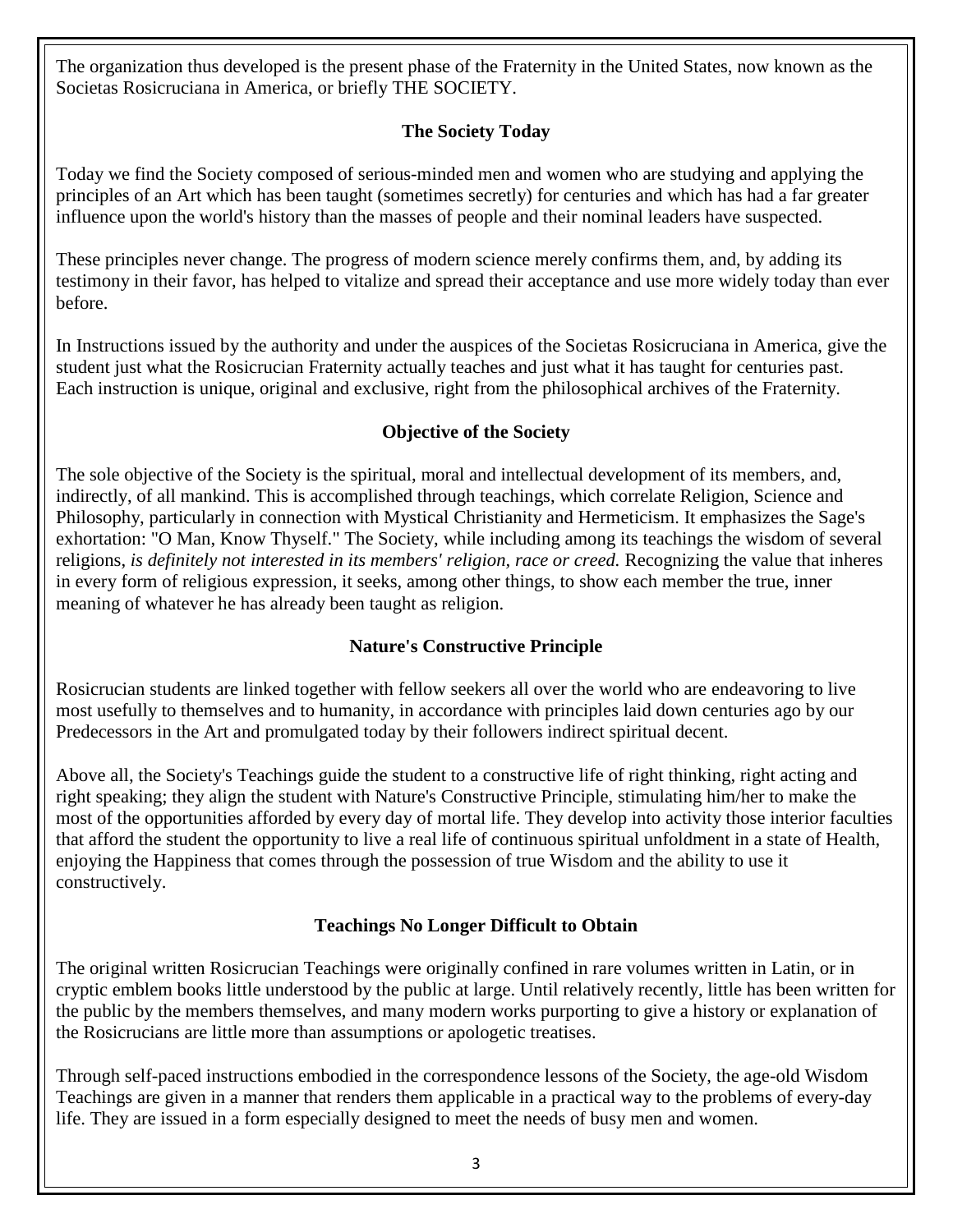The Rosicrucian Teachings lead—NOT to involuntary mediumship, which we hold to be detrimental to health and mentality—but to something far better: to constructive, independent SEERSHIP, in close alignment with the harmonic, constructive principle in Nature, and developing the elements of personal responsibility, moral accountability and spiritual insight.

The Rosicrucian Instructions can be secured without any awe-inspiring obligation, merely by enrollment and a minimal subscription plan. This enables the Society to meet its basic administrative costs.

# **Two Lines of Approach**

The work of the Society is conducted along two general lines, and the seeker may select one or both of these approaches for his development. These twin paths to knowledge are the Society's

- (a) Colleges, Chapters and Consistories, members of which are termed *Collegiate Members*; and
- (b) Annual and Bi-Annual subscription courses, subscribers of which are termed *Associate Members*.

# *NOTE: At the present time only (b) Associate Membership, is made available to the General Public.*

Formerly the Society's Teachings could be secured only through its Collegiate bodies, of which little was known to the general public. With the advance in general learning and an increase in the number of those mentally and morally equipped to undertake its work, the Society's scope of service has been broadened to reach by the Internet those who are barred by residence or other considerations from joining a collegiate body.

### **Collegiate Membership (Currently open to advanced members by invitation only)**

The Collegiate bodies are organized under adepts and conducted according to the Ancient Landmarks, Rituals and Rubrics of the Founders. They meet regularly for the study and application of the principles of the Art, and are graded in three orders, leading through nine degrees to the highest teachings and honors of the Society.

Obviously these Collegiate bodies must be restricted in membership to those found acceptable to their present members. Specific information as to location of Collegiate bodies and their membership requirements will be only given to prospective members at the discretion of the High Council.

# **Associate Membership**

Today in the United States, both men and women are admitted to Associate Membership in the Society without regard to their membership, or lack of it, in other organizations of similar Rosicrucian ideals. The instructions begin with the fundamental principles of spiritual science, and progress in graded series right through every legitimate phase of the subject.

Those who have already accomplished study in mystical and spiritual science will find these first instructions splendid for shaping the various concepts they have gained elsewhere into a coherent system of sequential thought, affording them a definite working hypothesis of life and a platform from which they can carry on further work.

# **Spiritual Insight**

If followed faithfully, the Rosicrucian Teachings guide the student to True Spiritual Insight—unfolding the essential faculties that give spiritual sight, hearing, and visualization and the ability to contact the inner worlds.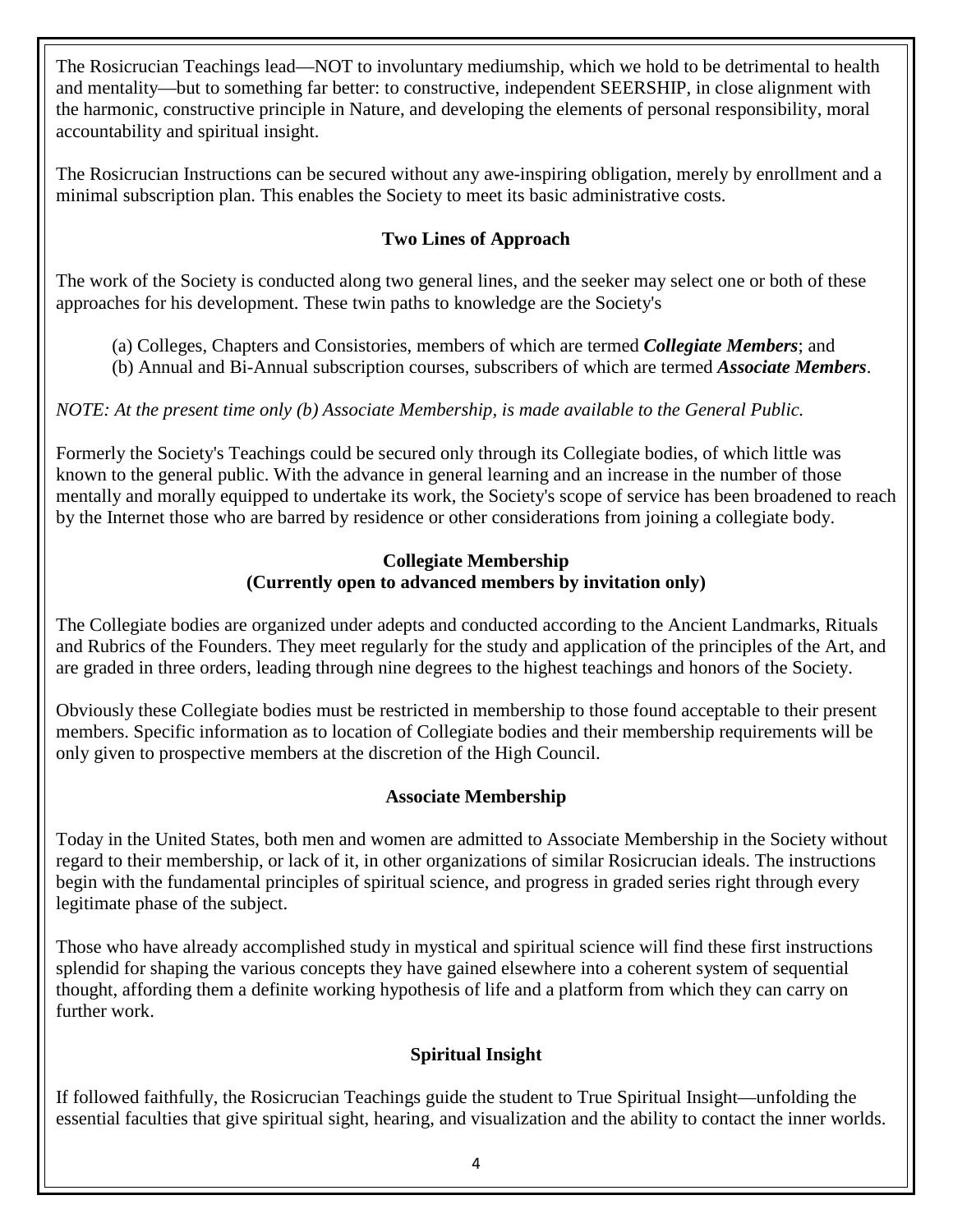The value of these Instructions is amply demonstrated by the many who have succeeded in attaining spiritual power through them.

The Rosicrucian Teachings unfold and reveal the mysteries of the human mind, its powers and potentialities; that which is true and legitimate in other fields of mystical or spiritual or mental science, will be found incorporated in them.

However, this attainment must be won through merit, and a sincere, unselfish desire to be of constructive good to others less fortunate in life; spiritual power is not won through selfishness.

The importance of spiritual insight may not be apparent to all. That will depend largely on one's definition of the expression. The Society uses "spiritual insight" to designate that condition wherein a man or woman comes to such AT-ONE-MENT with the Source of his/her Being that Its power is reflected through them daily on all planes of being—mental, moral, physical and mundane, as well as what is commonly termed spiritual.

The student learns how and why "ALL IS ONE AND ONE IS ALL,"—the profound Hermetic axiom that is the essence of the most practical *operative* philosophy that has ever been given to man. This axiom is brought down from the realm of abstraction into the concrete world of ordinary affairs, and when once understood in its true light, sheds its effluence throughout our daily lives, *bringing a new and glorious meaning to one's present religion or philosophy.*

# **The Society's Relationship to Other Bodies**

The Society of Rosicrucians is in most complete harmony with all legitimate mystical schools and orders, and their members will find that the Rosicrucian Teachings will amplify their present or previous studies. Other Rosicrucian organizations that respect us, will be respected by us in turn.

*It is not necessary to leave your Church. Stay in it and love it better than ever before.* It is not necessary for Associate Members studying the instructions to leave any organization of compatible ideals with which they are now affiliated, for true teachings are never really contradictory; they are only seemingly so in some cases and these can readily be explained. We may say in passing, however, that the Society is responsible only for the Teachings issued under its own auspices.

#### **The Instructions: Occult Science Course**

The Rosicrucian instructions in Occult Science cover not only the Rosicrucian concept of cosmology, but the Biblical, Hermetic, Alchemic and Kabalistic teachings as well, and they cover the principles of the Tarot, Mental Science in all its forms, and the modern science of Psychoanalysis.

The lessons are available to enrolled students in two types of subscriptions: bi-annually (six lessons) and annually (twelve lessons). Each series of twelve successive lessons constitutes a complete course. Examinations in the form of written essays or reports can be requested at the end of each Level, if desired, and are required if the student desires a signed certificate of course completion in the Associate System. Otherwise all examinations and written work may be eliminated and yet all courses may be taken.

The lessons in each year's series are complete within themselves and require an understanding of the earlier lessons before the later ones can have full meaning.

The Foundation Course in Occult Science, consisting of the Rosicrucian, Hermetic, and Kabalistic/Tarot Series, is the basic course, which Associate Members start with. After each lesson the student is given specific work to